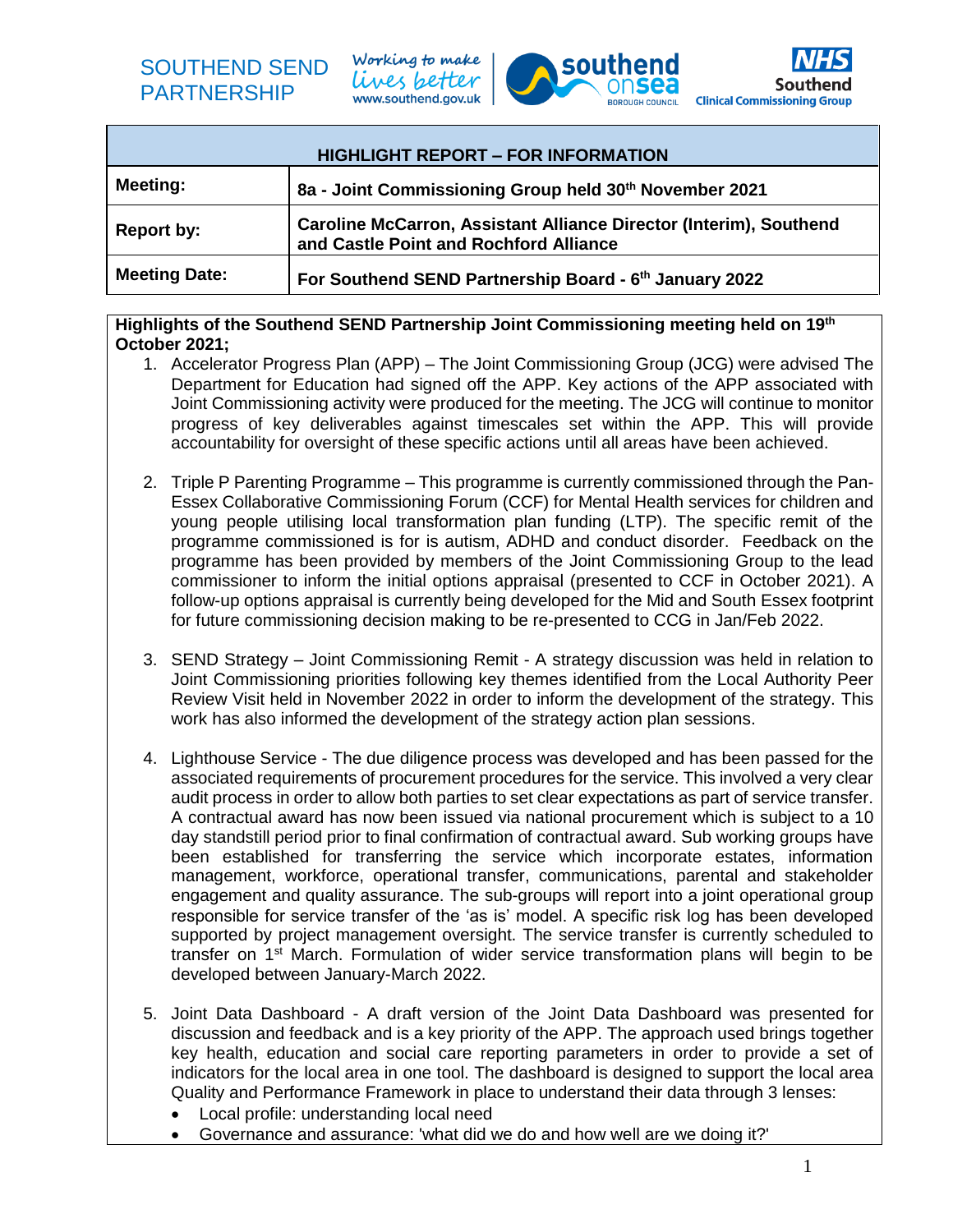Working to make lives better www.southend.gov.uk



 Qualitative Key Performance Indicators (KPIs): 'how do we know we are making a difference?'

The practicalities of generating this dashboard have now been discussed with the CCG Business Intelligence lead. A follow-up meeting will now take place with the leads for Population Health Management for Mid and South Essex to ascertain the best way to link the reporting requirements to work taking place elsewhere at system level and will be reported back at the next Joint Commissioning Group.

6. A Local Offer Review Group highlight report was provided to Joint Commissioning Group to note the feedback received through Southend SEND Independent Forum (SSIF) and the Local Offer Review Group around provision and activities for SEND children and young people over the summer holidays. The report provided consideration of improvement needed to enhance the experience to families over the summer holidays. A detailed action plan has been developed to take key issues forward.

## **Current Project Updates;**

## **Priority Area 1 (P1)** – Education, Health and Care Plans (EHCPs) – Quality Assurance

| <b>Milestone</b>                                                                      | Due date                         | <b>RAG</b> | <b>Revised due</b><br>date | <b>RAG</b> |
|---------------------------------------------------------------------------------------|----------------------------------|------------|----------------------------|------------|
| Health EHCP process agreed                                                            | 31/03/2021                       |            | N/a                        |            |
| Health EHCP process implemented                                                       | 31/03/2021                       |            | 31/01/2022                 |            |
| Health EHCP handbook published                                                        | 31/03/2021                       |            | 31/01/2022                 |            |
| Social Care & Education EHCP process<br>agreed and implemented                        | 31/03/2021                       |            | 31/12/2021                 |            |
| Health Providers have robust quality<br>assurance process in place                    | 15/05/2021                       |            | 31/03/2021                 |            |
| Quality assurance audit and monitoring<br>process agreed and implemented              | 31/05/2021                       |            | 31/02/2022                 |            |
| <b>TOR for Quality Assurance Audit Group</b><br>agreed and reporting template adopted | 30 <sup>th</sup> October<br>2021 |            | 30/11/2021                 |            |

| <b>TOP RISKS &amp; ISSUES</b>                                                                                                                     | RAG<br><b>MITIGATION / ACTIONS TO RESOLVE</b>                                                                                                                                                                                                                                                                             |  |  |  |
|---------------------------------------------------------------------------------------------------------------------------------------------------|---------------------------------------------------------------------------------------------------------------------------------------------------------------------------------------------------------------------------------------------------------------------------------------------------------------------------|--|--|--|
| EHCP Hub is still providing<br>technical operability<br>some<br>issues to resolve to support<br>ease of use and efficient<br>upload by providers. | Southend stakeholder meeting scheduled to<br>discuss collectively and identify blocks and<br>challenges and potential solutions<br>Health representation on national Liquid Logic<br>$\blacksquare$<br>forum to discuss technical glitches and update<br>requirements.<br>Wider risks captured through full project plan. |  |  |  |
| Capacity<br>complete<br>to<br>additional<br>data<br>entry<br>workload                                                                             | EHCP Hub development reported across wider<br>SENDOPs action plans for progress reporting<br>against key milestones.                                                                                                                                                                                                      |  |  |  |
| Non compliance of statutory<br>timescale<br>provide<br>to<br>necessary information within<br>6 weeks                                              | List of outstanding contributions circulated to<br>DMO weekly<br>Mandatory SEND performance requirements<br>captured as part of due diligence process for                                                                                                                                                                 |  |  |  |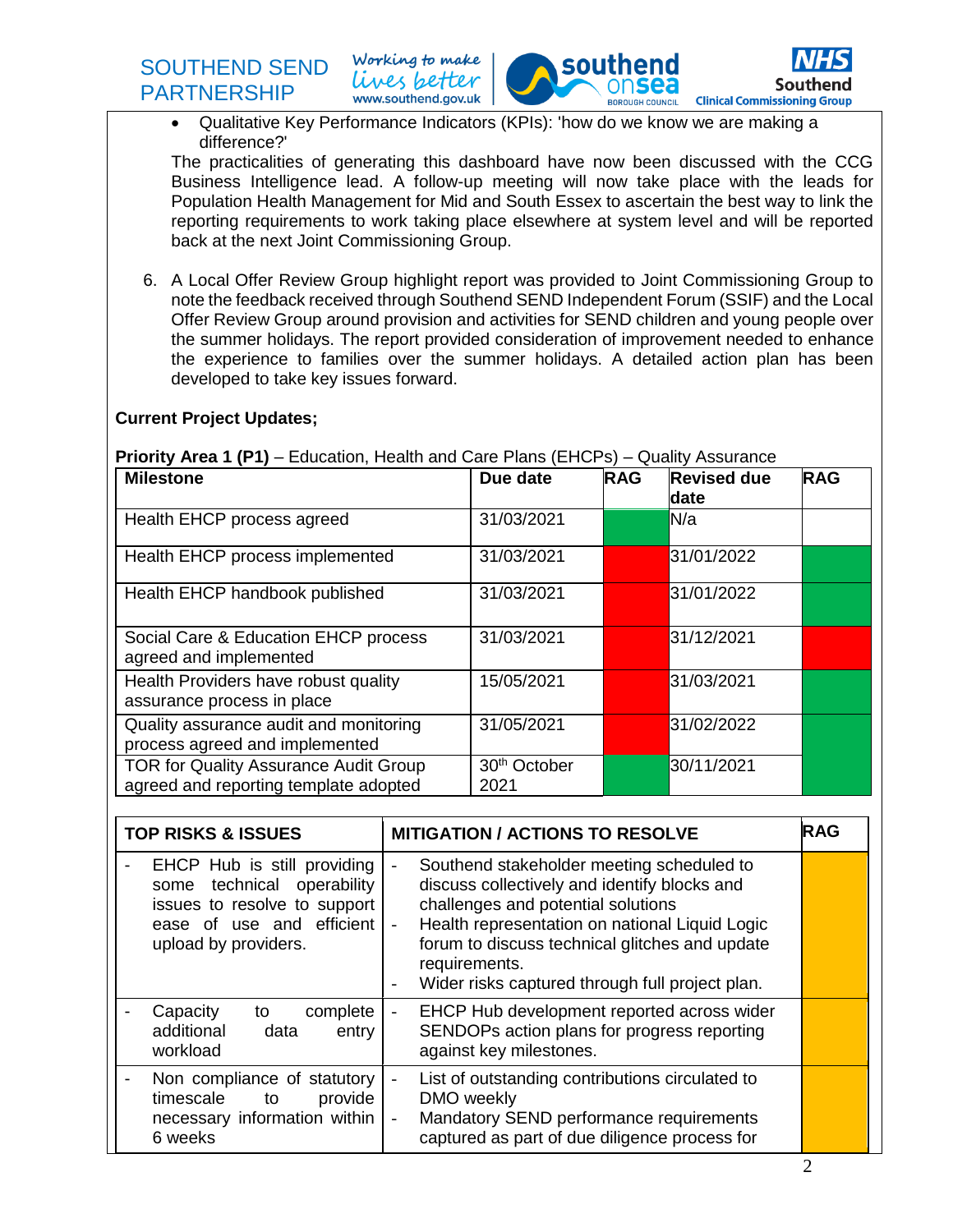Working to make lives better www.southend.gov.uk





Lighthouse transfer and Joint Data Dashboard Implementation of escalation routes to ensure delivery within time scales

- Community providers have developed and implemented a template for professionals to complete to align with information requirements.

| Proposed priorities and activities for next period                                                                                                                                     |                                                                                                 |  |  |  |  |  |
|----------------------------------------------------------------------------------------------------------------------------------------------------------------------------------------|-------------------------------------------------------------------------------------------------|--|--|--|--|--|
| <b>Activity and outcome</b>                                                                                                                                                            | By when                                                                                         |  |  |  |  |  |
| Meeting with key individuals to review the<br>$\bullet$<br>overarching quality assurance quality assurance<br>process for EHCPs to ensure a common<br>understanding, finalize TOR etc. | $\bullet$ 31 <sup>st</sup> January 2022 - Joint<br>meeting taking place on 12th<br>January 2022 |  |  |  |  |  |
| Hub review meeting to identify what is working well<br>and any challenges to functionality or access,<br>clarity what cannot be easily overcome and seek                               | • 31 <sup>st</sup> March 2022 (Originally<br>October 31 <sup>st</sup> , 2021)                   |  |  |  |  |  |
| potential solutions.<br>EHCP Handbook to be finalised and designed                                                                                                                     | 31st January 2022<br>(Originally 31 <sup>st</sup> March 2021)                                   |  |  |  |  |  |

## **Priority Area 2 (P2)– Joint Commissioning of Therapies – The Balanced System**

| <b>Milestone</b>                                                                                         | Due date   | <b>RAG</b> | <b>Revised due</b><br>date | <b>RAG</b> |
|----------------------------------------------------------------------------------------------------------|------------|------------|----------------------------|------------|
| Mapping SLT, OT, PT for providers,<br>commissioning, schools and families                                | 31/08/2021 |            | 30/10/2021                 |            |
| Analysis and recommendations complete for<br>all areas including education to inform new<br>system model | 30/11/2021 |            | 30/11/2021                 |            |
| Develop a Proposed model/framework for<br>the implementation of the balance system<br>for Essex          | 31/01/2022 |            | 31/01/2022                 |            |
| Develop the business case with clear<br>outcomes for families in Essex                                   | 01/03/2022 |            | 01/03/2022                 |            |
| Governance, procurement and<br>commissioning of any new models or ways<br>of working for Essex           | 30/06/2022 |            | 30/06/2022                 |            |
| Develop performance and analysis<br>dashboard                                                            | 30/06/2022 |            | 30/06/2022                 |            |
| Go live                                                                                                  | 01/09/2022 |            | 01/09/2022                 |            |

| <b>TOP RISKS &amp; ISSUES</b>                                                                                                                                                                                                                 |                                                              | <b>MITIGATION / ACTIONS TO RESOLVE</b>                                                                                                                                                                                                                                                                                                                                                                        | <b>IRAG</b> |
|-----------------------------------------------------------------------------------------------------------------------------------------------------------------------------------------------------------------------------------------------|--------------------------------------------------------------|---------------------------------------------------------------------------------------------------------------------------------------------------------------------------------------------------------------------------------------------------------------------------------------------------------------------------------------------------------------------------------------------------------------|-------------|
| Slippage in time scales for<br>completion of actions and<br>achievement of milestones<br>- Variation in capacity to undertake<br>Balanced System mapping<br>work across therapy<br>and<br>school provider settings due to<br>Covid<br>ongoing | $\overline{\phantom{a}}$<br>$\blacksquare$<br>$\blacksquare$ | All providers are actively engaged in this work.<br>Wider risks captured through full project plan.<br>Specific input from A Better Start Southend<br>recognised in mapping work undertaken.<br>CCG commissioning lead for the project<br>attended the Southend Joint Commissioning<br>Group on 30 <sup>th</sup> November to discuss the project<br>in further detail and take feedback from<br>Southend JCG. |             |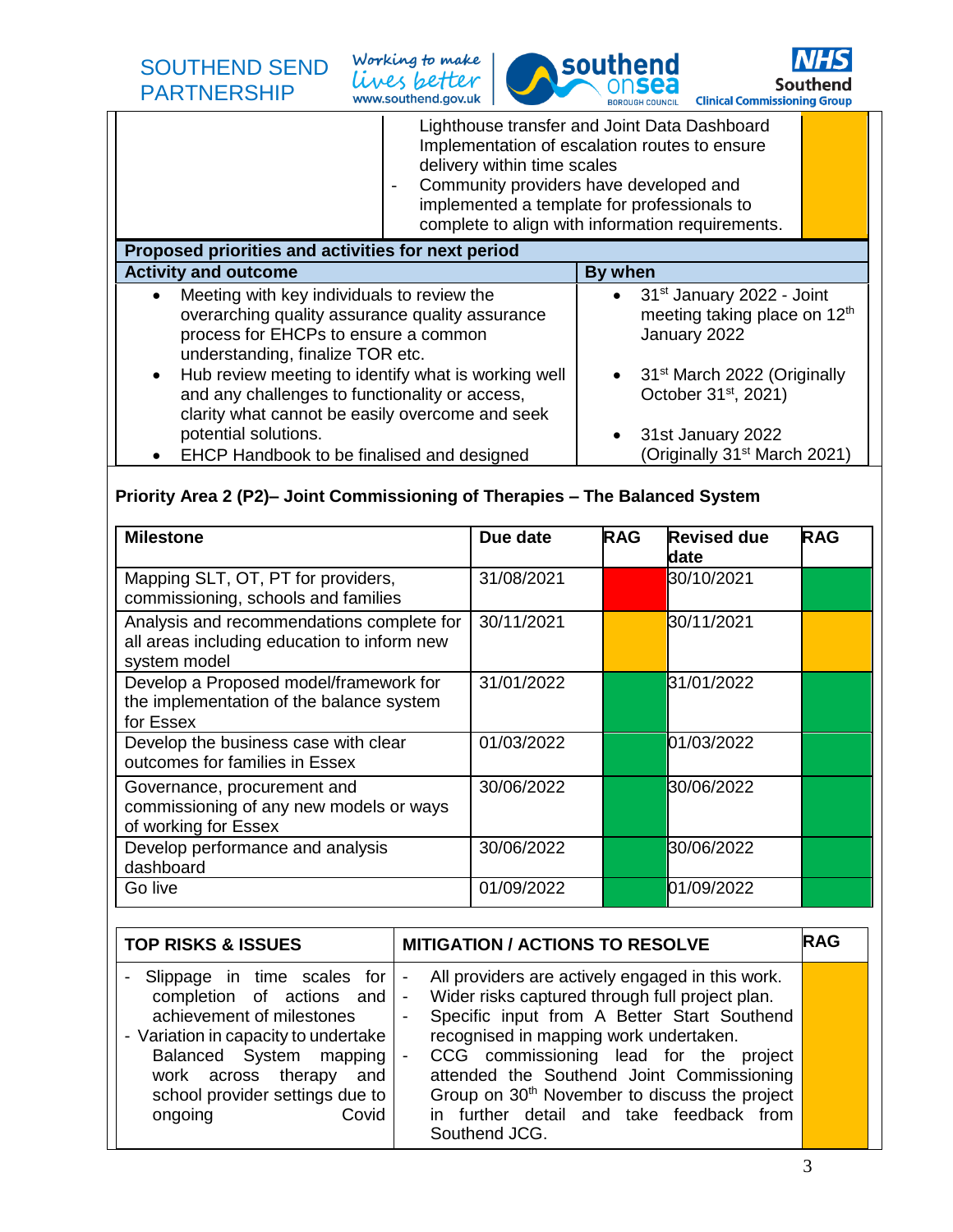Working to make lives better





|                                                                                    | redeployments/reset<br>and<br>measures to adjust provision.                                                                   |                                  |                                                |               |                                 |            |
|------------------------------------------------------------------------------------|-------------------------------------------------------------------------------------------------------------------------------|----------------------------------|------------------------------------------------|---------------|---------------------------------|------------|
|                                                                                    | School capacity to engage may                                                                                                 |                                  | Ongoing monitoring via Project Group.          |               |                                 |            |
| be limited due to competing                                                        |                                                                                                                               | Communication strategy in place. |                                                |               |                                 |            |
|                                                                                    | pressures - particularly due to<br>Covid.                                                                                     |                                  |                                                |               |                                 |            |
|                                                                                    | Current demand on services to                                                                                                 |                                  | Key factors have been identified through the   |               |                                 |            |
|                                                                                    | achieve service transformation<br>to move from current 'as is'                                                                | report to                        | mapping stage and will be presented within the |               |                                 |            |
|                                                                                    | model to balanced system                                                                                                      |                                  |                                                |               |                                 |            |
|                                                                                    | approach.                                                                                                                     |                                  |                                                |               |                                 |            |
|                                                                                    | Proposed priorities and activities for next period                                                                            |                                  |                                                |               |                                 |            |
|                                                                                    | <b>Activity and outcome</b>                                                                                                   |                                  |                                                |               | By when                         |            |
|                                                                                    | Deep dive data to be presented to Southend Joint Commissioning<br>$\bullet$<br>Group                                          |                                  |                                                |               | January 2022 JCG<br>meeting     |            |
|                                                                                    | Phase 2 of the project will be to develop an options appraisal of future<br>$\bullet$                                         |                                  |                                                |               | February / March                |            |
|                                                                                    | strategic delivery options including short, medium and long-term                                                              |                                  |                                                |               | 2022.                           |            |
|                                                                                    | options. Governance Paper brought back to Southend and Essex<br>respective Joint Commissioning Groups for decision based upon |                                  |                                                |               |                                 |            |
|                                                                                    | finalised recommendations from the mapping work so far.                                                                       |                                  |                                                |               |                                 |            |
|                                                                                    |                                                                                                                               |                                  |                                                |               |                                 |            |
|                                                                                    | Priority Area 3 (P3) Multi-agency 0-19 neuro-developmental pathway.<br><b>Milestone</b>                                       |                                  | Due date                                       |               | <b>Revised due</b>              | <b>RAG</b> |
|                                                                                    |                                                                                                                               |                                  |                                                | <b>RAG</b>    | date                            |            |
|                                                                                    | Governance & Accountability - Project                                                                                         |                                  | Complete                                       | n/a           |                                 |            |
|                                                                                    | Initiation - to embed a multi-agency triage of<br>all referrals for neurodevelopmental                                        |                                  |                                                |               |                                 |            |
|                                                                                    | concerns.                                                                                                                     |                                  |                                                |               |                                 |            |
|                                                                                    | Initiation<br>& Planning - Service                                                                                            | model,                           | Mid-April 2021.                                |               | 30/08/2021                      |            |
|                                                                                    | outcomes and pathway co-production.                                                                                           |                                  |                                                |               |                                 |            |
|                                                                                    | Section 75 Agreement - formalised.                                                                                            |                                  | 30 <sup>th</sup> April 2021<br>(Signed off     |               | 31/07/2021                      |            |
|                                                                                    |                                                                                                                               |                                  | <b>July 2021)</b>                              |               |                                 |            |
|                                                                                    | Mobilisation of staff to new service team.                                                                                    |                                  | April-May 2021                                 |               | 08/11/2021                      |            |
| Soft launch - complete                                                             |                                                                                                                               | October 2021                     |                                                | November 2021 |                                 |            |
| Full Go Live - full diversion of all cases<br>through to Neu Approach Pathway from |                                                                                                                               | Formal Launch<br>pre-Christmas   |                                                | January 2022  |                                 |            |
|                                                                                    | referral source                                                                                                               |                                  | 2021                                           |               |                                 |            |
| SSIF developed family resource information                                         |                                                                                                                               | 31 <sup>st</sup> July 2022       |                                                | 31/12/2021 -  |                                 |            |
| pack.                                                                              |                                                                                                                               |                                  |                                                | Now finalised |                                 |            |
|                                                                                    |                                                                                                                               |                                  |                                                |               | ready for legal<br>sign off and |            |
|                                                                                    |                                                                                                                               |                                  |                                                |               | publication.                    |            |
|                                                                                    | <b>Benefits Realisation</b>                                                                                                   |                                  | Quarterly                                      |               |                                 |            |
|                                                                                    |                                                                                                                               |                                  | Reporting to<br>Joint                          |               |                                 |            |
|                                                                                    |                                                                                                                               |                                  |                                                |               |                                 |            |
|                                                                                    |                                                                                                                               |                                  | Commissioning<br>Group/SSPB                    |               |                                 |            |